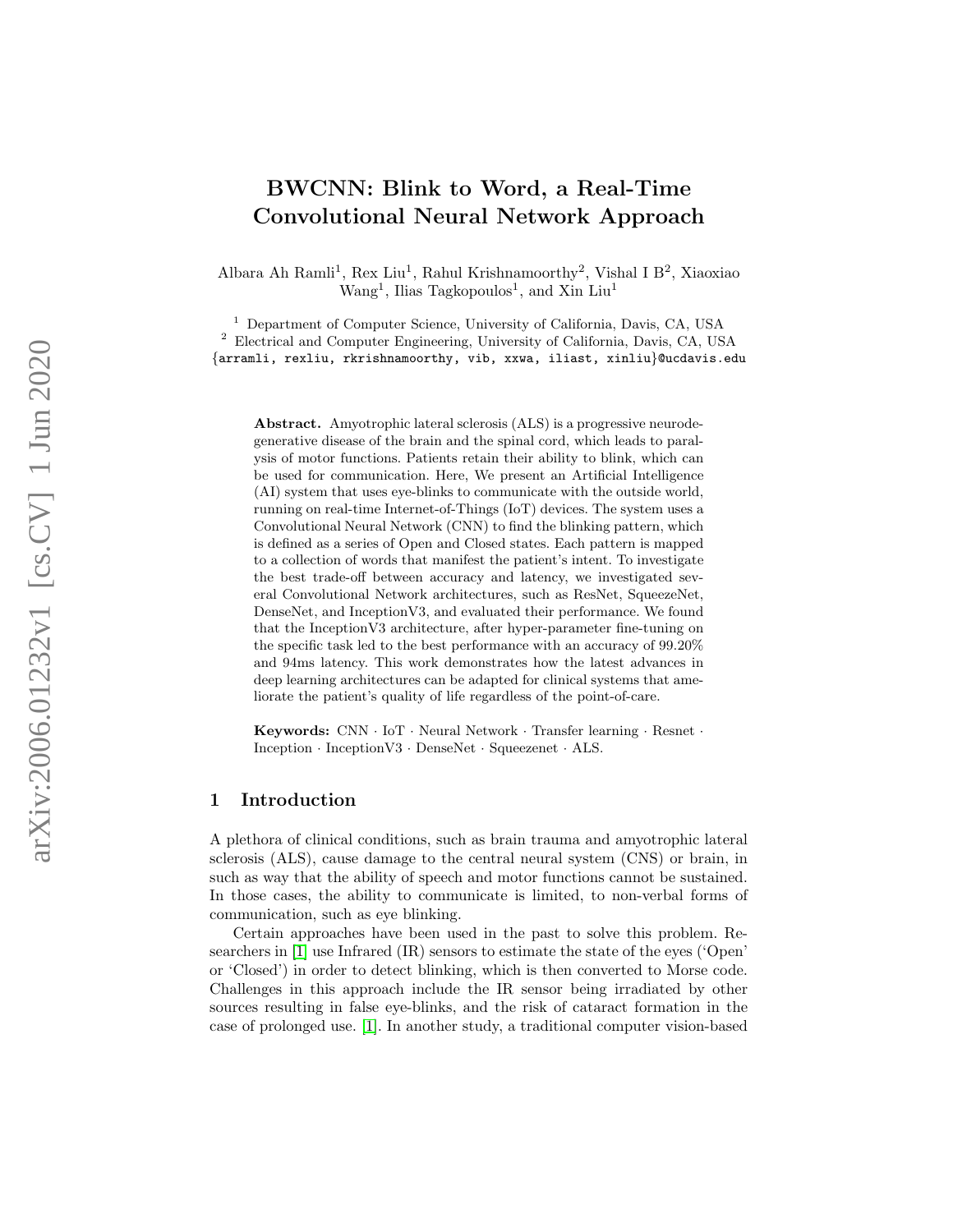system that detects users' eye-blinks, measures their duration, and interprets the blinks in real-time was proposed [\[2\]](#page-7-1). Although the system has achieved an accuracy of 95.6% in ideal conditions, traditional image processing techniques are prone to failure under limited lighting conditions, arbitrary changes in image texture, changes in users pose, among others, which limits their real-time accuracy, and make these systems not robust in real applications.

A wearable device to detect eye-blinks for alleviating dry eyes was proposed in [\[7\]](#page-7-2). This method captured 85.2% of all the blinks that occurred during testing. But, the IR sensors tend to show false readings when the orientations are altered and hence, are unreliable in realistic scenarios. Any facial movements such as laughing, or yawning can induce errors.

To avoid these shortcomings, we here present a deep-learning vision system that detects eye-blinks and maps them to words in real-time. Our system uses the InceptionV3 [\[12\]](#page-7-3) architecture and achieves an accuracy of 99.20% with a latency of 94.1ms on IoT devices. Our method is safe to use, has better performance than previous methods, it is robust to changes in lighting conditions and facial orientation, and its architecture is modular so its output can be mapped to other tasks, such as controlling software applications or devices. The main contribution of this paper resides in designing, implementing, and evaluating the first deeplearning solution for eye-blink communication with performance, latency, and safety specifications that can be used in a real-world environment.



<span id="page-1-0"></span>Fig. 1. The 3 phases of the BWCNN system.

#### 1.1 Previous work

An efficient system for eye-blink detection is presented in [\[3\]](#page-7-4). This method uses Haar-cascade classifiers for face detection and eye positions. The performance of Haar-cascade classifiers is not invariant to the change in lighting conditions. Hence there is a decay in performance.

A low-cost implementation of an eye-blink-based communication aid for ALS patients is presented in [\[4\]](#page-7-5). Template matching is used to track the eye and detect eye-blinks using hierarchical optical flow. The implementation has an accuracy of 94.75% during the typing test. However, the algorithm takes approximately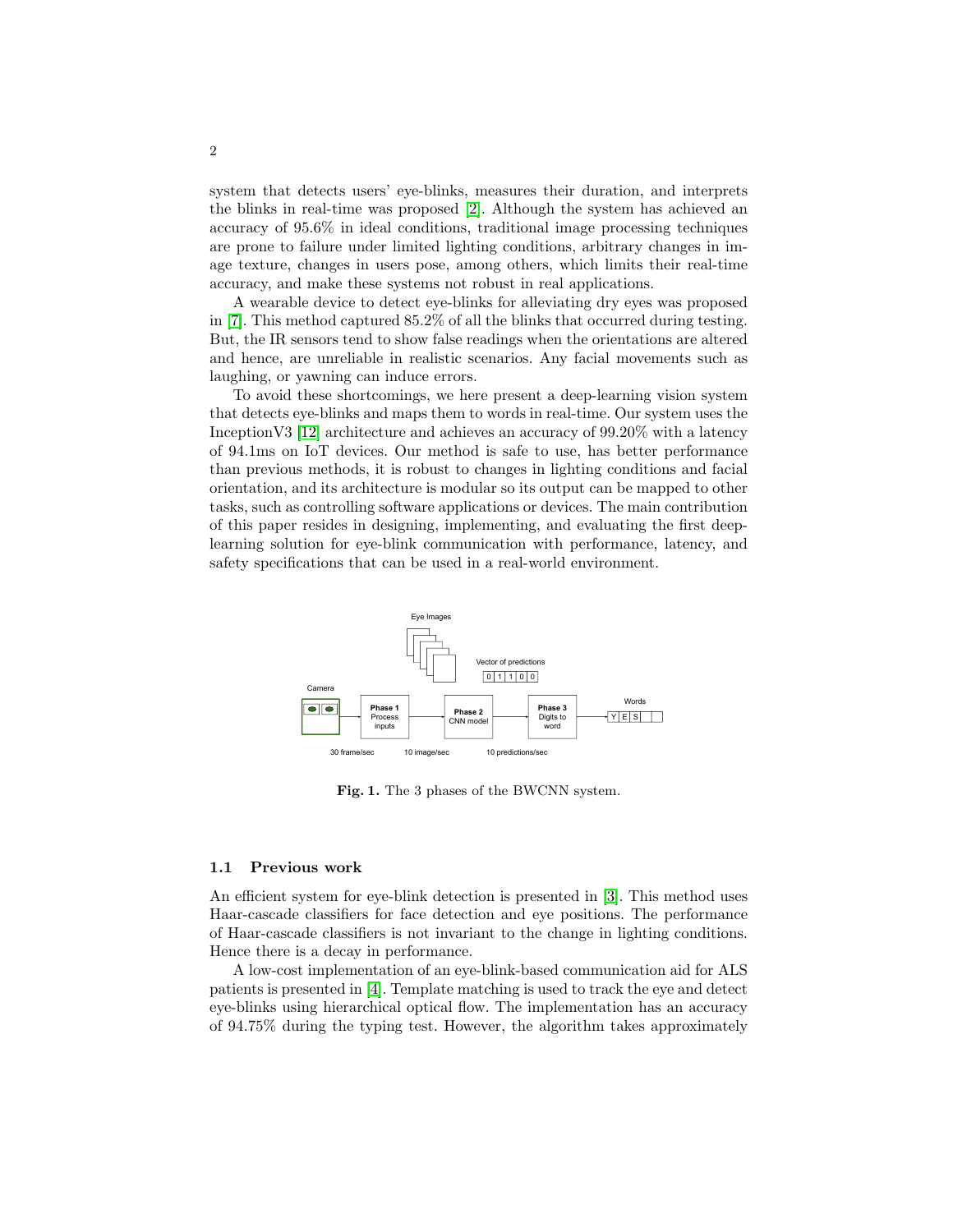2 seconds to generate a single scan of the eye. This is excessive for a single character.

This paper [\[6\]](#page-7-6) presents a real-time detection and classification between eyeblink (with both eyes), left wink, or right wink. with 96, 92, and 88% accuracy. The latency for the detection of a single blink was 250ms.

A wearable device to detect eye-blinks for alleviating dry eyes was proposed in [\[7\]](#page-7-2). This method captured 85.2% of all the blinks that occurred during testing. But, the IR sensors tend to show false readings when the orientations are altered and hence, are unreliable in realistic scenarios. Any facial movements such as laughing, or yawning can induce errors.

## 2 Design and Implementation

Our system detects the state of eyes, 'Open' and 'Closed', even under poor lighting conditions. We have a pre-defined set of patient inputs corresponding to the blink pattern, which we map to actions in real-time. These inputs could correspond to movements (up, down, left, right), clicks, etc., which would enable patients to use different applications (browser, email, etc.) or devices (mouse, keyboard, etc). As a proof-of-concept, we mapped these inputs to specific words. Since we use predefined words instead of Morse code or other encoding patterns, it is simple for patients to spell out a sentence. We want to create a system that works almost flawlessly in real-time and is safe to use. This is represented by equation (1).  $\mathcal P$  refers to the performance of the system, which in our case is the accuracy.  $S$  refers to the System parameters. W refers to the weights of the neural network. A refers to the architecture.  $\mathcal{H}$  is the set of all architectures that can be used for this purpose.  $\mathcal T$  refers to time constraint which is the prediction time (response time, or latency) for the model on the validation set. It is important to reduce the response time of the system since it will be running over a real-time IoT device such as Raspberry Pi.

$$
\max_{\mathcal{A}\in\mathcal{H}} \mathcal{P}(\mathcal{S}, \mathcal{W}, \mathcal{A})
$$
\n
$$
s.t \text{ prediction time} \leq \mathcal{T}
$$
\n
$$
(1)
$$

The goal of this approach is to detect if the patients blink their eyes and to map the sequence of blinks to a particular entry in a dictionary of words. In order to achieve this, one has to detect the state of eyes ('Open' or 'Closed'). If an 'Open' state is followed by a 'Closed state, the system detects an eye-blink, as shown in Fig. [2.](#page-5-0) The system is divided into three phases as shown in Fig. [1.](#page-1-0)

### 2.1 Phase 1: Capturing and saving a stream of frames

In this section, we present the method of obtaining the data and preprocessing it to be given as input to the ConvNet. The system uses a camera device attached to IoT for capturing the frames. Regular webcams are capable of capturing about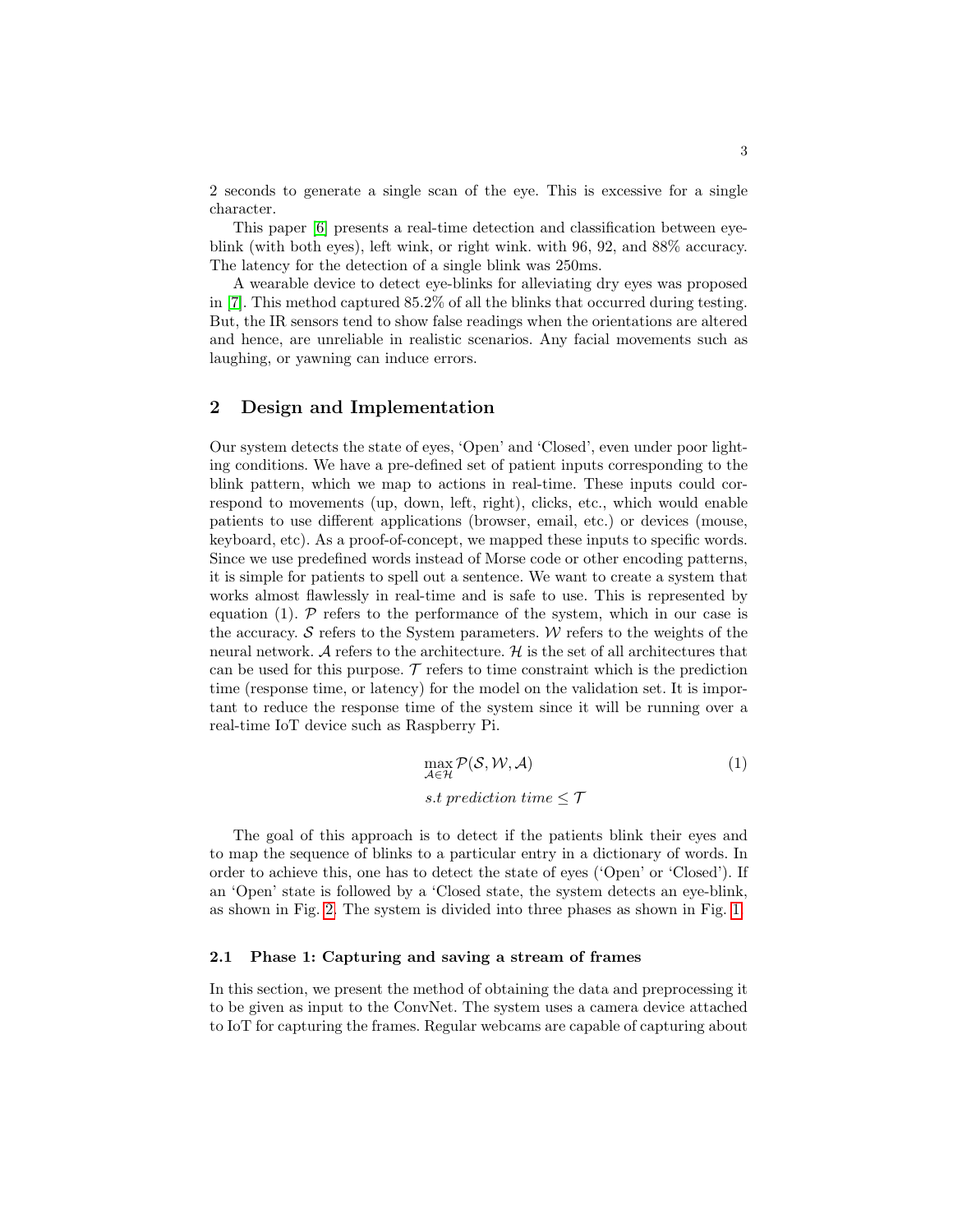30 frames per second (fps). The fps will directly affect the user experience. A higher fps will increase the latency.

Since the system runs in real-time, it is more effective to reduce the latency. At the same time, using lower fps can lead to missing a blink. Our experiment shows that 10 frames per second are a reasonable frame rate for real-time application. As there is a frame being captured every 100ms, our model must predict each frame in less than 100ms to avoid delay. We further impose a constraint on the user that the 'Closed' state should be maintained for at least 200ms. The system saves each frame as a gray-scale image of dimensions  $80 \times 70$  pixels. Each image is 2KB in size.

#### 2.2 Phase 2: Predict the content of the image

In this section, we present the experiments to choose the best fitting neural network architecture to predict the state of the eye. We compare four state-ofthe-art architectures (SqueezeNet [\[5\]](#page-7-7), ResNet [\[8\]](#page-7-8), InceptionV3 and DenseNet architecture). Both the architecture and the hyperparameters play a large role in model performance. We start by training the networks from scratch for different batch sizes and find the batch size that gives the best results. We further explore the chances of improving performance by using transfer learning.

Training Dataset: We used the eye dataset from Media Research Lab (MRL). The dataset contains 84,898 images of eyes taken from 37 individuals consisting of 33 men and 4 women. Each image in the dataset was collected from one of the following sensors: Intel RealSense RS 300 sensor with a resolution of  $640 \times 480$ , IDS Imaging sensor with a resolution of  $1280 \times 1024$ , and Aptina sensor with a resolution of  $752 \times 480$ . The original dataset contains 6 classes: 'gender', 'glasses', 'eye state', 'reflections', 'lighting conditions', and 'sensor resolution'. We split the dataset into an 80% training set and a 20% test set.

Training experiments: Two important considerations when training the model were accuracy and latency. Latency for detection is the time taken to make an accurate classification. To find the model which can provide the best accuracy with the least latency, we implemented SqueezeNet, ResNet, InceptionV3, and DenseNet.

Train ResNet architecture from scratch: We trained the ResNet architecture for 100 epochs using 6 batch sizes. The performance metric used is the overall accuracy. Comparing the performance, we selected the three best batch sizes from [1](#page-4-0), 2, 4, 8, 16, and 32. Table. 1 shows that batch sizes  $8$ , 16, and 32 provide the best accuracy. Since our experiment stops at 100 epochs, training the network for more epochs might improve the performance. To test this, we ran ResNet, for all batch sizes for 500 epochs. The results show that there is no further improvement in accuracy.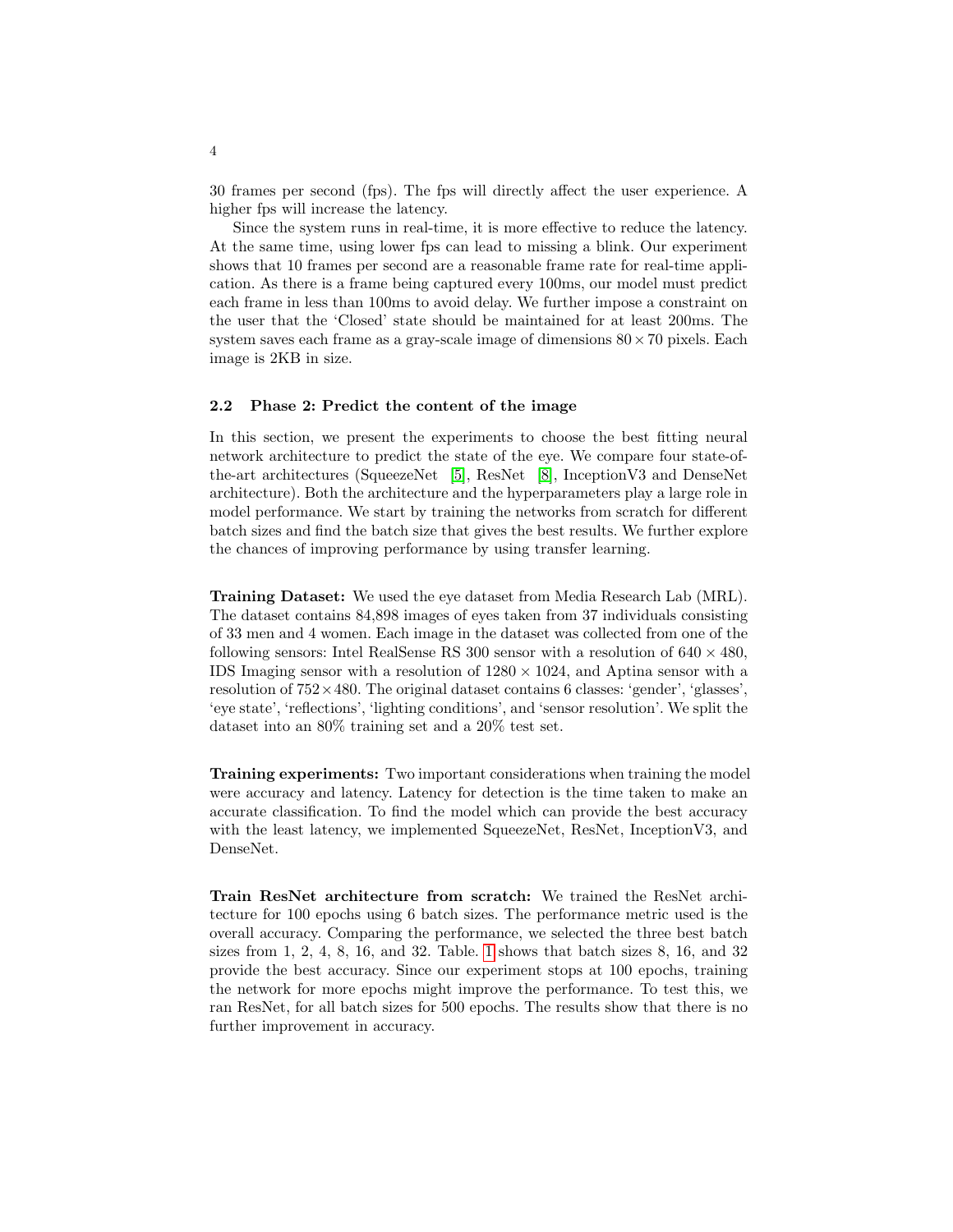|    |     |       |                 |                                                     |    | Training a model Transfer learning Transfer learning |                                                                              |  |
|----|-----|-------|-----------------|-----------------------------------------------------|----|------------------------------------------------------|------------------------------------------------------------------------------|--|
|    |     |       |                 | $(from scratch)$ $(from our model)$ (from official) |    |                                                      |                                                                              |  |
|    |     |       |                 |                                                     |    |                                                      | Batch S. Epoch Acc. $(\%)$ Ep.imp. Acc. $(\%)$ Ep. imp. Acc. $(\%)$ Ep. imp. |  |
|    | 100 | 99.21 | 32              | 99.22                                               | 31 | 99.22                                                | 29                                                                           |  |
| 16 | 100 | 99.26 | 55 <sub>1</sub> | 99.23                                               | 51 | 99.17                                                | 16                                                                           |  |
| 32 | 100 | 99.22 | 48.             | 99.22                                               | 49 | 99.17                                                | 25                                                                           |  |

<span id="page-4-0"></span>Table 1. ResNet with and without transfer learning

<span id="page-4-1"></span>Table 2. DenseNet,SqueezeNet,InceptionV3

|    |     |                                                                              | <b>DENSENET</b> |       | SQUEEZENET   INCEPTIONV3 |    |  |
|----|-----|------------------------------------------------------------------------------|-----------------|-------|--------------------------|----|--|
|    |     | Batch S. Eep. Acc. $(\%)$ Ep. imp. Acc. $(\%)$ Ep. imp. Acc. $(\%)$ Ep. imp. |                 |       |                          |    |  |
|    | 100 | 99.24                                                                        | 55              | 49.40 | 99.14                    | 35 |  |
| 16 | 100 | 99.18                                                                        | 70              | 49.40 | 99.20                    | 22 |  |
| 32 | 100 | 99.21                                                                        | 52              | 49.40 | 99.17                    | 38 |  |

Transfer learning: We took the weights from the most accurate architecture, ResNet with batch size 16, and transferred these weights to all other ResNet architecture with the 3 best performing batch sizes. We also did transfer learning by using weights from the official pre-trained ResNet on our ResNet models with the 3 best performing batch sizes. As before, after 100 epochs, there was no significant improvement in the accuracy of the network.

Train InceptionV3, SqueezeNet and DeneseNet architectures from scratch: We assume that the 3 best-performing batch sizes from ResNet would be the best performing in the other architectures as well. To investigate this assumption we run the same experiment again but with DenseNet, Inception, and SqueezeNet as shown in Table. [2.](#page-4-1)

## 2.3 Phase 3: Mapping

Our system stored the output of the neural network as a vector of 0s and 1s, where Zero represents the 'Open' state for the eye and a One represents the 'Closed' state as shown in Fig. [2.](#page-5-0) We normalize the vector by truncating repeated instances of a state with a single instance. For example, vector 00000110000 becomes 010. The system provides a special word to start and end a session of blinking, which is keeping the eyes closed for 4 seconds. The system recognizes the end of a word when the patient's eyes remain open for 1 second. Based on the output vector, the number of blinks is calculated and is mapped with the words in the dictionary (Table. [3\)](#page-5-1). The dictionary consists of basic words that we use as a proof-of-concept and it can be modified.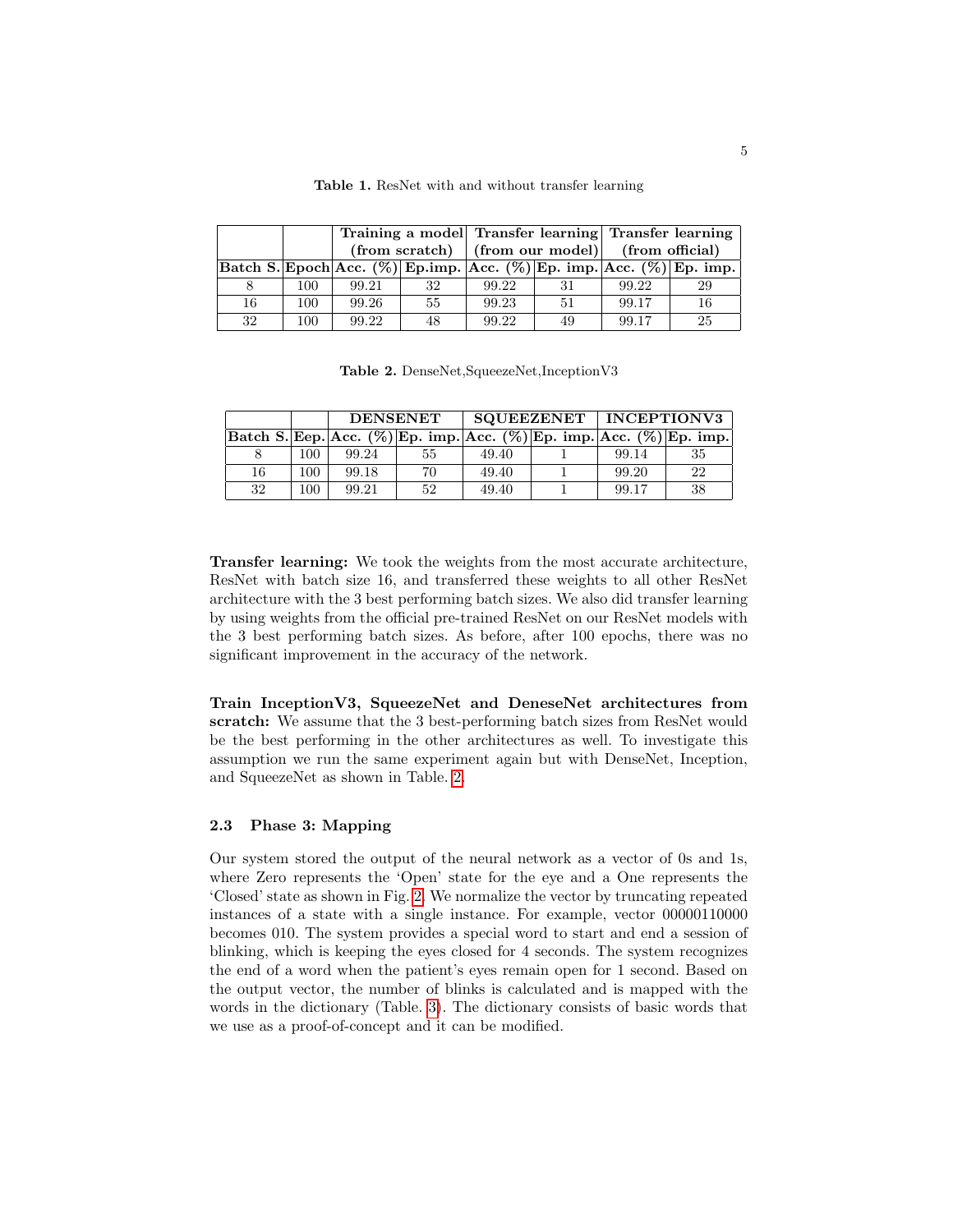<span id="page-5-1"></span>Table 3. Dictionary

| $\#$ blinks        |     |     |                              | 4    |      |                         |              |
|--------------------|-----|-----|------------------------------|------|------|-------------------------|--------------|
| Pattern            |     | 101 | 10101                        |      |      |                         |              |
| Words              | Yes | No. | Hi                           | I am | Good | Thanks                  | How are you? |
| Mouse              |     |     | Right Left Click R. Click L. |      | Up   | Down                    | Hold click   |
| Keyboard Tab Enter |     |     | Back                         | Esc  |      | Scroll up   Scroll down | <b>Space</b> |



<span id="page-5-0"></span>Fig. 2. BWCNN system predicting a series of frames in the real-time

## 3 Results

This section provides the performance results of the different architectures. Table. [1](#page-4-0) lists the results obtained from training ResNet for 100 epochs on batch sizes 1, 2, 4, 8, 16, and 32. Training ResNet from scratch for 100 epochs on a batch size of 16 yields the best accuracy, 99.26%. There is no improvement in accuracy after 55 epochs.

<span id="page-5-2"></span>Table 4. Final results: 3.1 GHz Quad-Core Intel Core i7, 16 GB 2,133 MHz

| Model<br>Archit-<br>ecture | Batch Ep.<br>size | imp. | Total<br>params | $ \text{Trainable} $ trainable $ ^{\text{iv}}$<br>params | Non-<br>params | Model<br>size | $\vert\text{Model}\vert$<br>$Accu-$<br>racv | Avg<br>latency            |
|----------------------------|-------------------|------|-----------------|----------------------------------------------------------|----------------|---------------|---------------------------------------------|---------------------------|
| ResNet                     | 16                | 55   |                 | 23,591,810 23,538,690                                    | 53.120         |               |                                             | $ 283MB 99.26\% 117.28ms$ |
| DenseNet                   | 8                 | 55   | 7,039,554       | 6,955,906                                                | 83,648         | 85MB          |                                             | $ 99.24\% 146.09ms $      |
| SqueezeNet                 | 16                |      | 723.522         | 723,522                                                  | 0              | 8MB           | 49.40%                                      | 13.64 <sub>ms</sub>       |
| Inception V3               | 16                | 16   | 21,806,882      | 1,772,450                                                | 34.432         |               | $ 262MB 99.20\% $                           | 94.1ms                    |

We trained a new ResNet model using transfer learning. We took the weights from the best performing network that we had trained form scratch and used them to train a ResNet network with batch sizes of 8, 16, and 32. We also did transfer learning with weights obtained from the official pre-trained ResNet architecture and used it to train ResNet architecture with batch sizes of 8, 16, and 32. The results are shown in Table. [1.](#page-4-0)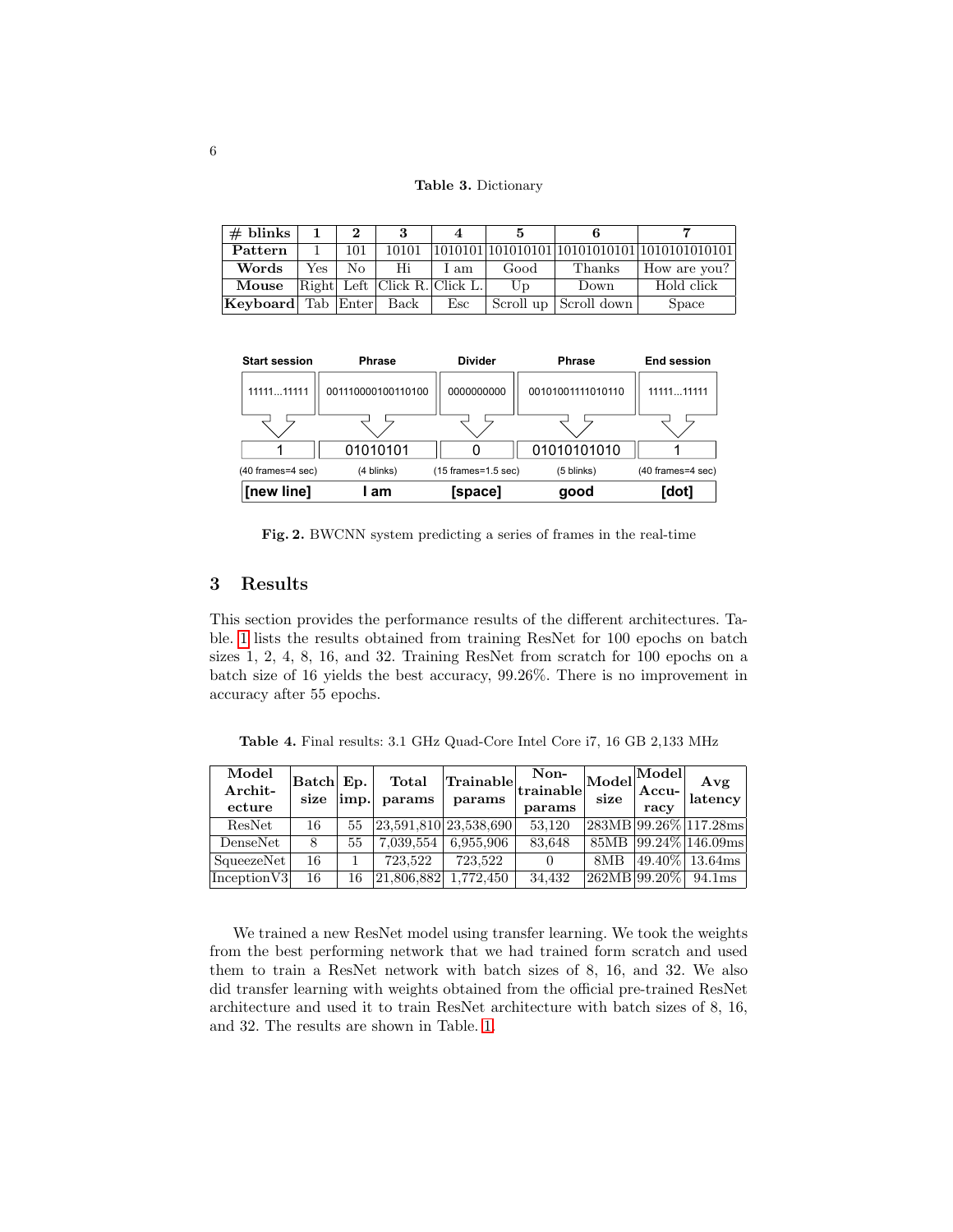

Fig. 3. ResNet: training and validation (accuracy and loss) curves.



<span id="page-6-0"></span>Fig. 4. InceptionV3: training and validation (accuracy and loss) curves.

Table. [2](#page-4-1) presents the results for DenseNet, SqueezeNet, and InceptionV3 architectures for the batch sizes of 8, 16, and 32. Fig. [4](#page-6-0) shows the training and loss curve for InceptionV3. DenseNet has the best accuracy of 99.24%, which is achieved for a batch size of 8, as training for 55 epochs, after which it starts over-fitting.

SqueezeNet seems to be the worst among all the architectures with an accuracy of 49.40%. There is no change in accuracy after the first epoch, which is in Table. [2.](#page-4-1) The final comparison of the best results across the different architectures in Table. [4.](#page-5-2) Apart from the accuracy of the networks, Table. [4](#page-5-2) also contains the latency (in milliseconds). We can see that ResNet has the best accuracy of 99.26%, but has a high latency of 117.28ms. InceptionV3 has an accuracy of 99.20% which is close to ResNet, but with a lower latency of 94.1ms. We can see that InceptionV3, DenseNet, and ResNet have similar accuracies but the InceptionV3 model has the lowest latency. Thus, we chose InceptionV3 architecture.

## 4 Conclusion

In this paper, we designed an AI system for non-verbal communication that converts eye-blinks to words using a deep learning CNN architecture. The system predicts the state of the eyes of the patient and finds the blinking pattern. We compared several CNN architectures and hyperparameter selections in model training. For the evaluation, we tested our system using 16,979 facial images and found that our proposed prediction model was efficient and effective. Results demonstrate that overall prediction accuracy is 99.20% and the average prediction time is 94ms. We trained different architectures with different hyperparameters to identify parameter combinations that lead to high accuracy and low latency. For the sake of conducting a clear comparative analysis, we compare the results of each architecture with batch sizes of 8, 16, and 32. SqueezeNet received the lowest accuracy with the fewest parameters. The DenseNet, ResNet,